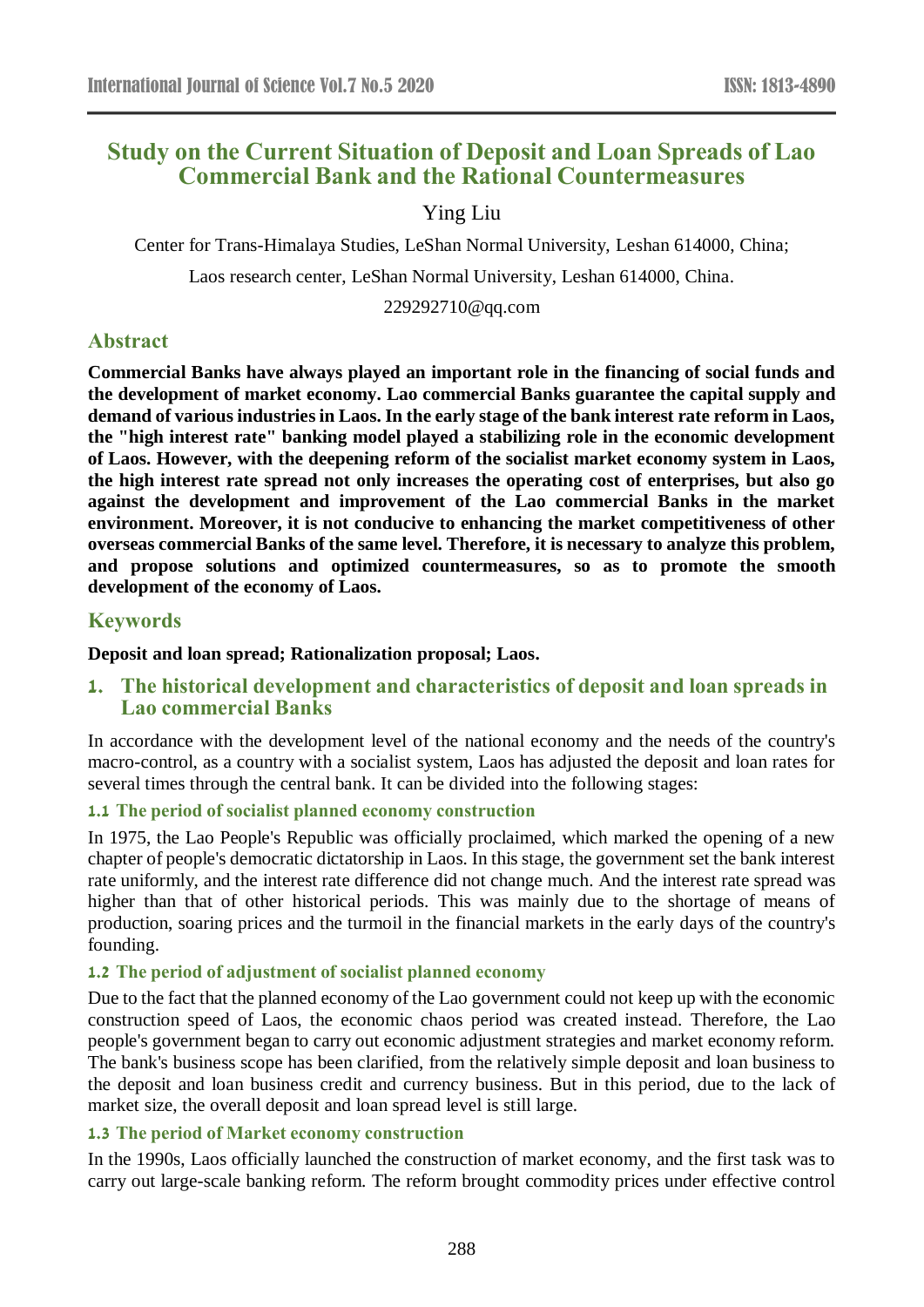and established a basic order in the domestic financial market. Bank spreads are also starting to narrow.

#### **1.4 Financial opening period**

Since Laos has adopted an open policy to the outside world, its currency is bound to be influenced by international financial markets. So at this stage, the Lao government implemented the corresponding financial system to stabilize the kip exchange rate, but the exchange rate volatility was still high. In particular, the outbreak of the Asian financial crisis in 1997 led to a dilemma in the rationality of deposit and loan spreads.

#### **1.5 Financial market development period**

Since 2001, the financial market in Laos has entered a period of development. Commercial Banks can fluctuate the interest rates on deposits and loans within the limits of corporate demand and market currency. Although the 2% range is not very big, but compared with developed countries, the interest rate spread is still large, even dozens of times that of some countries. When the subprime crisis broke out in 2008, the government of Laos actively adjusted the deposit and loan rates of commercial Banks to bring them in line with the international standard, thus better coping with the crisis.





With the rapid development of economy and society in Laos, Commercial Banks are playing an increasingly important role. Through the adjustment of deposit and loan interest rates, the balance between supply and demand of commodities and funds for social development can be satisfied.

On the one hand, in terms of interest rate changes. The spread between deposit and lending rates in Laos was significantly higher than in China and other developed countries before 2008. That was because the Lao government had imposed higher interest rates on loans in an effort to boost economic growth and raise money. Between 1998 and 2001, interest rates were as high as 30%; From 2002 to 2007, the interest rate reached 20%.

On the other hand, the deposit and loan rates of Lao commercial Banks are set by the economic office of the state council. Thus, the interest rate differentials of Lao commercial Banks reflect the will of the Lao government. A mature commercial banking system relies on market mechanisms to adjust bank interest rate differentials. For example, in developed countries in Europe and the United States, interest rate liberalization has been fully implemented. With the deepening of the banking management system reform in Laos, the bank interest rate in Laos will be fully marketized in the future.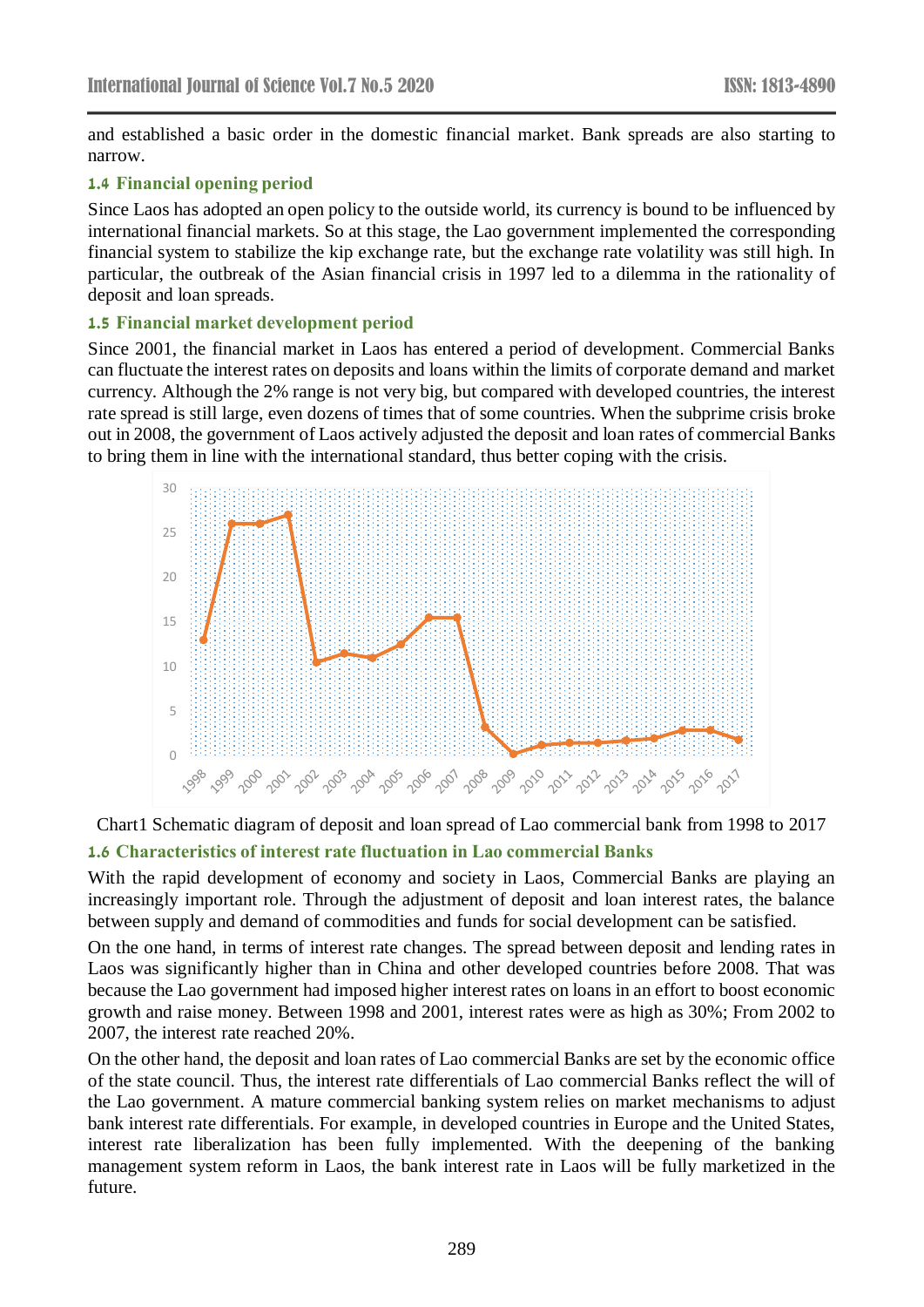## **2. Restricting factors of Lao commercial bank set the bank deposit and loan interest rate spread reasonably**

#### **2.1 Lack of reasonable pricing system**

Lao commercial Banks have had deposit and loan spreads set by the central bank for a long time, but there was no sound institutional guarantee when these terms were written. The loan interest rate is priced too low, so the bank cannot achieve its profit target and unable to bear the corresponding operating costs and social risk liability pricing. Pricing it too high raises the debt risk of both lenders and borrowers. In the developed world, markets act as "an invisible hand" in the mature financial system, "automatically" rationalizing the various roles of finance. However, there is no such market environment in Laos, so the pricing mechanism of deposit and loan spreads is unreasonable.

#### **2.2 Limited financial separation system**

In recent years, Laos has implemented a system of independent operation and management of the financial sector. Practice has proved that a separate management system can curb the bubble economy and strengthen financial regulation. However, in the market economy, if commercial Banks have a single business type and only rely on deposit and loan interest rates as the source of bank income, it will lead to excessive dependence on this business.

In the process of interest rate liberalization, market competition is crucial to determine the interest rate price. Moreover, carrying out more other businesses can enrich the business scope of Banks and disperse risks under the premise of marketization. However, under the current system, Lao commercial Banks have shown insufficient capacity to carry out other business and have no time for other business. This phenomenon is very unfavorable for Lao commercial Banks to participate in international competition.

#### **2.3 Low level of bank internal management**

Banks operate in the form of "making money with money" and do not participate in the direct production process of the society. Therefore, the banking industry has particularly high requirements on management. It can be said that the management level of the bank directly affects the operation cost of the bank. If the business scope is single, the profit of the bank is the interest rate difference between deposit and loan minus the operating cost. Once the operating cost drops, the profit of the bank will increase correspondingly. Therefore, the operation and management level of the bank is very important. On the other hand, the proportion of default loans in Lao commercial Banks is relatively high, which reflects the low internal management level of Lao Banks, resulting in relatively low marginal return rate of bank loans.

## **2.4 Narrow range of intermediate banking activities**

The narrow scope of intermediary business is one of the problems of Lao commercial Banks. At present, the income from the bank's intermediary business accounts for a relatively small proportion of the income of Lao commercial Banks. The government of Laos encouraged commercial Banks to carry out other intermediary services, but the results were not satisfactory. The reason is that most commercial Banks in Laos do not have the experience to carry out these businesses and are afraid to let go of the profitable business and try the intermediate business. This short-sighted approach will not help the Lao commercial Banks go much further by not developing diversified lending businesses, or new businesses such as insurance, and sticking to traditional deposit and loan businesses. On the contrary, it will reduce the market competitiveness of Lao commercial Banks, and eventually lose competitiveness in the competition of international Banks.

## **2.5 Imperfect financial legal environment**

In the course of operation, all state organizations must have certain laws to guarantee their operation. If the legal environment is bad, then the interest rate differentials for the country's Banks are bigger. Because if there is no national legislation to penalize credit default, the country's credit default will become very serious; If there is no sound mechanism for corporate bankruptcy, the bank's loan risk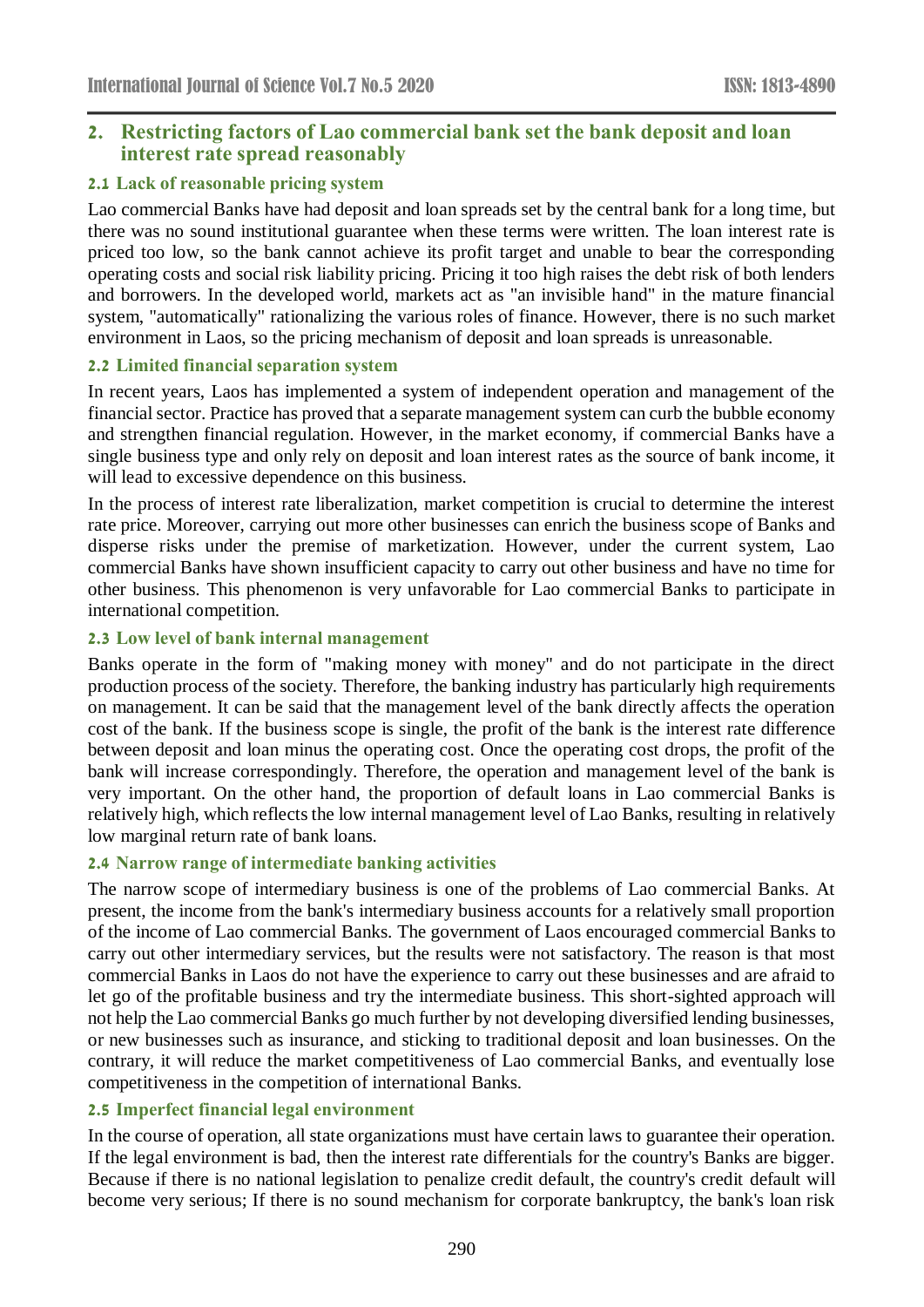will not be guaranteed. In this case, the bank will inevitably charge the borrower a higher interest rate to prevent the higher risk.

At present, there are still many imperfections in the relevant laws and regulations issued by the national legal institutions of Laos. In terms of loans, there is no default system to protect the interests of Banks, which increases the risk of bank lending. Moreover, the main legal guarantee system for the intermediary business of the bank has not been established, which makes the intermediary business of the bank unable to be effectively carried out.For example, in the online banking transaction system in Laos, only the bank's approval and access system is limited and no obligation on the bank, and there is no law to ensure electronic authentication and fund transfer. Therefore, there is a huge risk in Lao commercial Banks rashly developing intermediate business.

#### **3. Measures to promote the rationalization of deposit and loan interest rates of commercial Banks in Laos**

#### **3.1 Improving the government mechanism for setting interest rates**

For a long time, the Lao national bank has strictly controlled the deposit and loan interest rates, and the banking supervision department has intervened in the interest rate difference between the deposit and loan rates.By doing so, the local Banks can be protected from the macro level of the country, which is conducive to regulating the order of competition in the financial market. However, the disadvantage is that the pricing power of the Banks is limited, which is not conducive to the Banks' integration into the marketization competition. This is a huge blow to the Lao commercial Banks, which are expected to engage in full competition in the future.

The bank finance marketization, the capital cost, the management cost, the risk premium and the profit demand four aspects constitute the commercial bank's main influence link. We should transform the governance mode of commercial Banks into the form of corporate governance, improve the management efficiency, constantly improve the internal technical support of Banks, and deepen the banking business reform. In the process of reform, the cost, risk and profit of various businesses should be rationally planned to further improve the pricing ability of Banks and help them to integrate into the market under the market-oriented reform quickly.

#### **3.2 Transforming the banking operating system**

The management system often determines the way the industry develops and, to a certain extent, the direction of the industry's development. The operating system needs to be constantly adjusted according to the operating objectives, but cannot be static.From the perspective of commercial Banks, it should be an important direction for the reform of commercial Banks to appropriately change the management system and adapt the management system to the development direction of market economy.

Lao commercial Banks should carry out business upgrading and transformation, change the single mode of profit growth, find new profit growth points, improve the bank's innovation capacity and enhance the core competitiveness of Lao commercial Banks. Only in this way can we adapt to the changing trend of The Times. In order to adapt to the financial internationalization, Lao commercial bank needs to improve and update its own business. Therefore, on the basis of the traditional deposit and loan business, we should develop a new business system and make a reasonable transformation of the business system. Therefore, the business model of commercial Banks is gradually integrated and the business system is gradually standardized.

#### **3.3 Improving the scientific management level of commercial Banks**

Before the commercial bank of Laos integrates into the market reform, it needs the continuous scientific and standardized management to stand firm in the fierce market competition. The management of commercial Banks should constantly strengthen their own learning, learn from the advanced and scientific management methods of foreign countries, and constantly carry out internal incentives. Banks should introduce advanced management systems and focus on systematic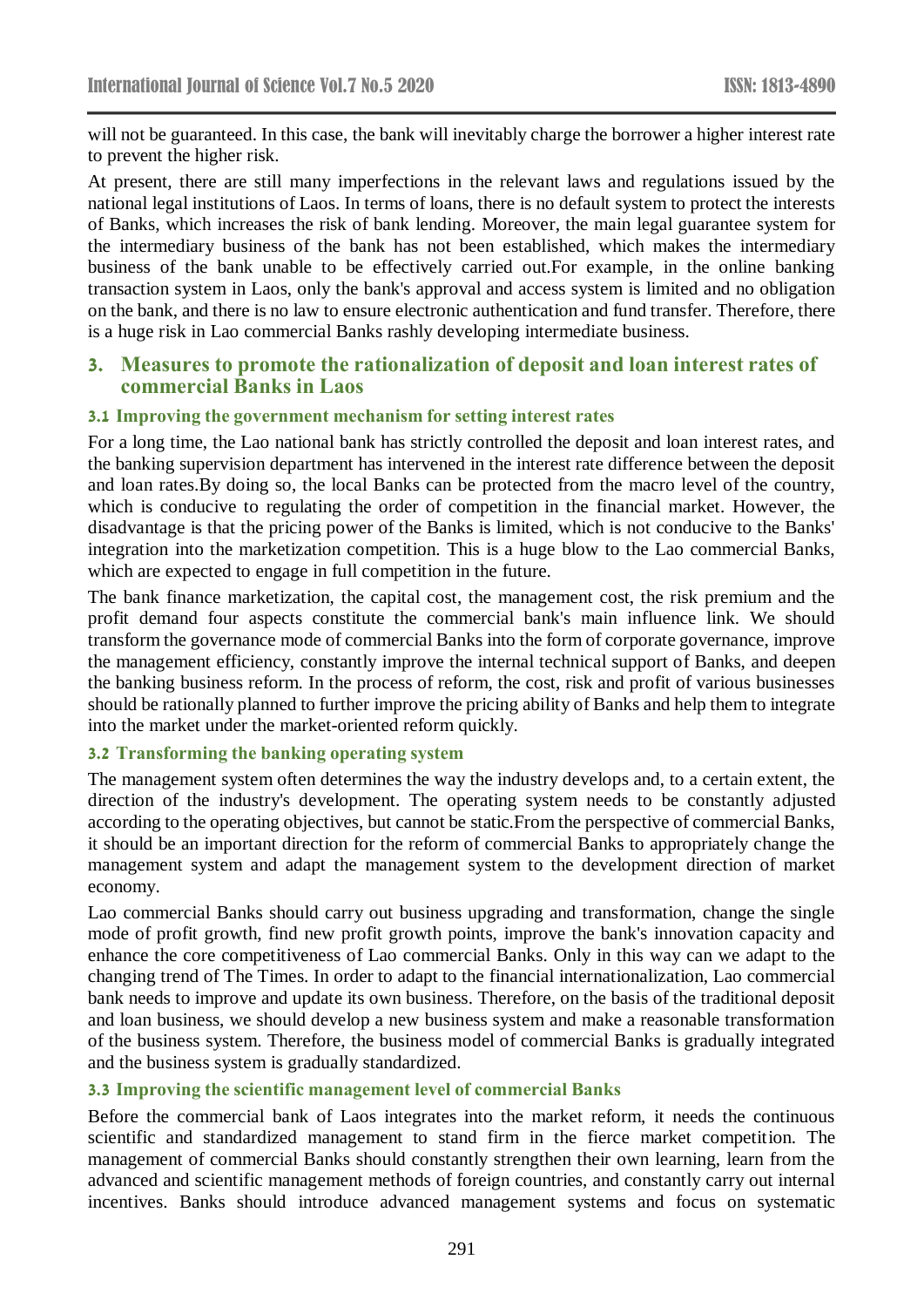management instead of human management. By optimizing the internal management structure and enhancing the core competitiveness, the bank's innovation capacity will be strengthen further.

In addition, Lao commercial Banks need to establish a sense of competition at home and abroad. Due to the long-term lack of vitality in Lao society and economy and the fierce competition between domestic and foreign commercial Banks, Lao commercial Banks should make full use of modern new technologies and new methods to realize centralized data processing, business electronic office and intelligent decision-making in the future.By establishing a risk management and evaluation system, improving the decision-making system and improving their ability to resist risks, the Lao commercial Banks will narrow the gap between their management level and the profitability of foreign Banks.

#### **3.4 Expanding bank intermediary business actively**

At present, Lao commercial Banks still lack high-level services in information, technology, products and talents. Moreover, from the perspective of the intermediate business scope determined by the Lao commercial bank law, most of them are low-risk business except the guarantee commitment business and the financial products transaction business. In addition, Lao commercial Banks lack capabilities as cash management, project financing, syndicated loans, mergers and acquisitions, private banking, asset management, asset custody and platform integration.

In the future, Laotian commercial Banks, hoping to maintain growth through traditional spread income, need to give up the illusion. Fund custody, asset management, agent sales and intermediary business of investment banking should be the future efforts of Lao commercial Banks. With the continuous improvement of Laos' economic development level and the upgrading of Lao people's personal consumption capacity and consumption structure, the business of commercial Banks will also welcome great opportunities. At this time, new businesses can be launched and carried out based on accurate positioning of customer needs, so as to continuously obtain customer resources and realize the expansion of the bank's intermediary business. When doing Large business segment, we should constantly adjust the business structure. For example, the proportion of commercial Banks in the income of securities, bonds and financial products has to be constantly expanded, and the scope of value-added services has to be expanded.

#### **3.5 Establishing and improving financial policies and regulations**

To achieve substantial improvement and long-term development, it is not enough to rely solely on the improvement of internal management, the innovation and perfection of financial products, or the continuous scientific development of the system. It also needs the strong support of the policies of the Lao government. But the government is unlikely to be perfect, and Laos will need to rely on market forces to bring about a radical banking revolution.

In accordance with the development requirements of the market economy system, Laos has introduced a series of laws and regulations related to Banks in recent years and implemented them as scheduled. However, due to the lack of awareness of law popularization among the Lao people and the absence of effective risk management mechanism in the financial market, bank lending risks still exist. Therefore, the new law must effectively protect the rights and interests of Lao deposit and loan customers as well as the basic interests of Lao commercial Banks. We should actively create a legal environment conducive to the development of the financial market, fill the legal gap in the financial field, improve the feedback mechanism of the financial market, and strengthen the institutionalization of financial management. By strengthening the feasibility of policies and regulations and making efforts to improve laws and regulations on financial markets, the constraint and authority of financial market management will be strengthened.

#### **Acknowledgements**

This paper has received financial support from Leshan Normal university's horizontal project "Feasibility Study of LinLong Cultural City project in Zheng 'An County, GuiZhou Province" (NO.801/204190517). The author hereby express many thanks.